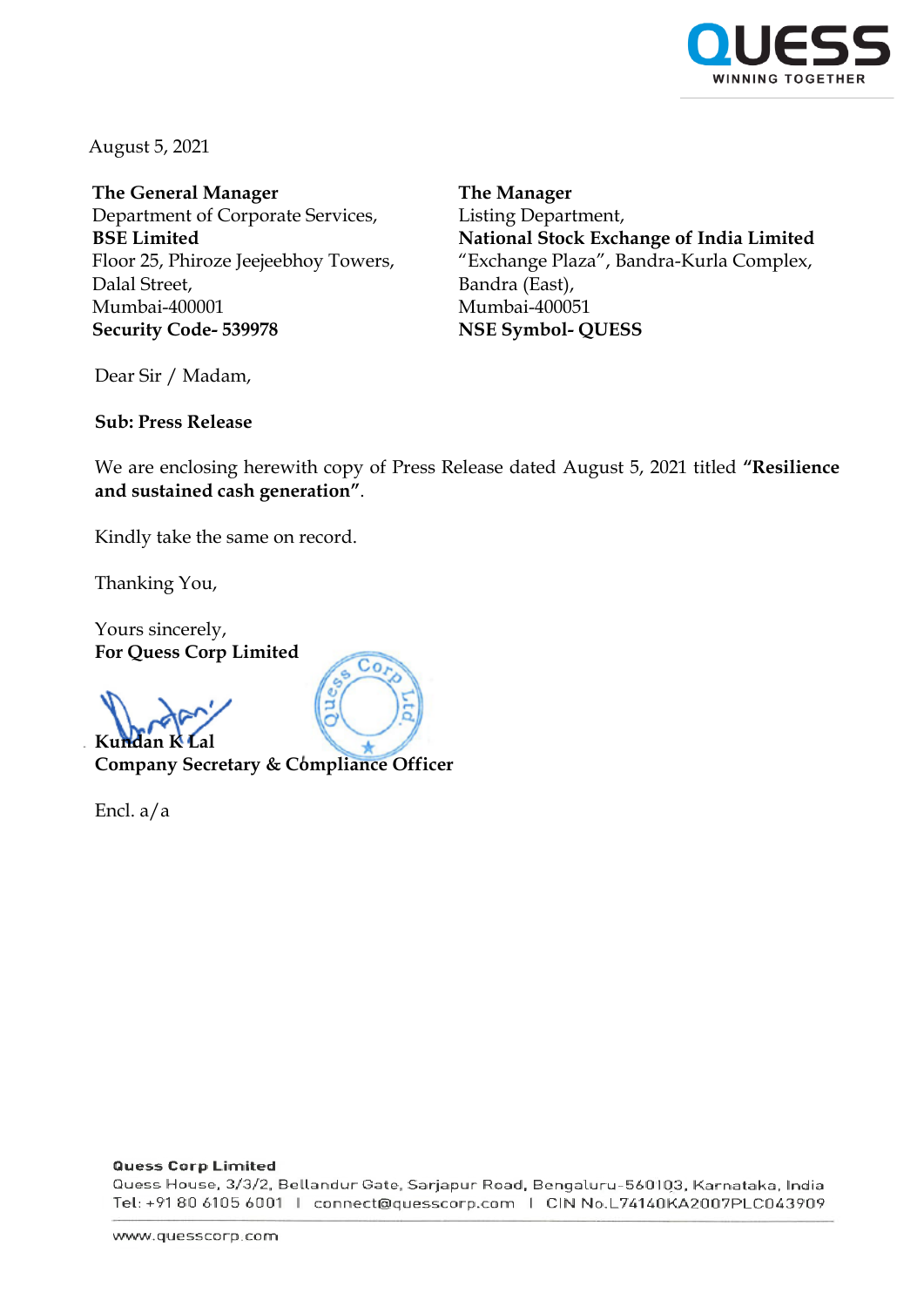05<sup>th</sup> August, 2021

BSE: 539978 I NSE: QUESS I ISIN: INE615P01015 I CIN: L74140KA2007PLC043909 I WWW.QUESSCORP.COM

## **Resilience and sustained cash generation**

Bengaluru, India. 05<sup>th</sup> August 2021. Quess Corp, India's leading business services provider announced its financial results for the first quarter FY'22 today.

## **Financial Highlights**

- Revenue up 24% YoY driven by General Staffing (26%), Conneqt (36%), and Industrials (32%)
- EBITDA up 13% YoY, PAT up 22% YoY
- Robust OCF / Operating EBITDA conversion, at 75% in line with management's long term target

The key consolidated financial parameters are:

| <b>Particulars</b> ( <i>in</i> $\bar{\tau}$ <i>cr</i> ) | <b>Q1 FY22</b> | <b>O1 FY21</b> | <b>Q4 FY21</b> | YoY       | <b>QoQ</b> |
|---------------------------------------------------------|----------------|----------------|----------------|-----------|------------|
| <b>Revenue from operations</b>                          | 2,987          | 2,409          | 3,005          | 24%       | $-0.6%$    |
| <b>EBITDA</b>                                           | 147            | 130            | 38             | 13%       | 288%       |
| EBITDA margin                                           | 4.92%          | 5.38%          | 1.26%          | $-46$ bps | 366 bps    |
| Profit before tax                                       | 80             | 54             | $-31$          | 48%       | 356%       |
| <b>PBT</b> Margin                                       | 2.69%          | 2.25%          | $-1.04\%$      | 44 bps    | 373 bps    |
| <b>Profit after tax</b>                                 | 45             | 36             | $-58$          | 22%       | 177%       |
| PAT margin                                              | 1.49%          | 1.51%          | $-1.94\%$      | $-2$ bps  | 343 bps    |

# **Other highlights**

- **Workforce Management:**
	- **General Staffing** headcount up 15% YoY and 1% QoQ. Revenue up 26% YoY. Core to Associate ratio at historical high of 350
	- **IT Staffing** Domestic EBITDA up 67% YoY. Focus continues to be on ramping up delivery capabilities, leveraging technology assets in sourcing, screening, on-boarding and deploying candidates
- **Global Technology Solutions:**
	- **Platform based services:** HRO platform payslips processed up 31% YoY to 2.8mn. Integrated Insuretech revenue in the US up 6% QoQ
	- **CLM:** Revenue up 38% YoY and 5% QoQ
	- **IT Services:** Domestic Revenue up 49% YoY and 7% QoQ
- **Operating Asset Management:**
	- **IFM:** Revenue up 5% YoY. Increased spend on hygiene saw pest & disinfection revenue up 68% YoY.
	- **Industrial business:** Revenue up 32% YoY